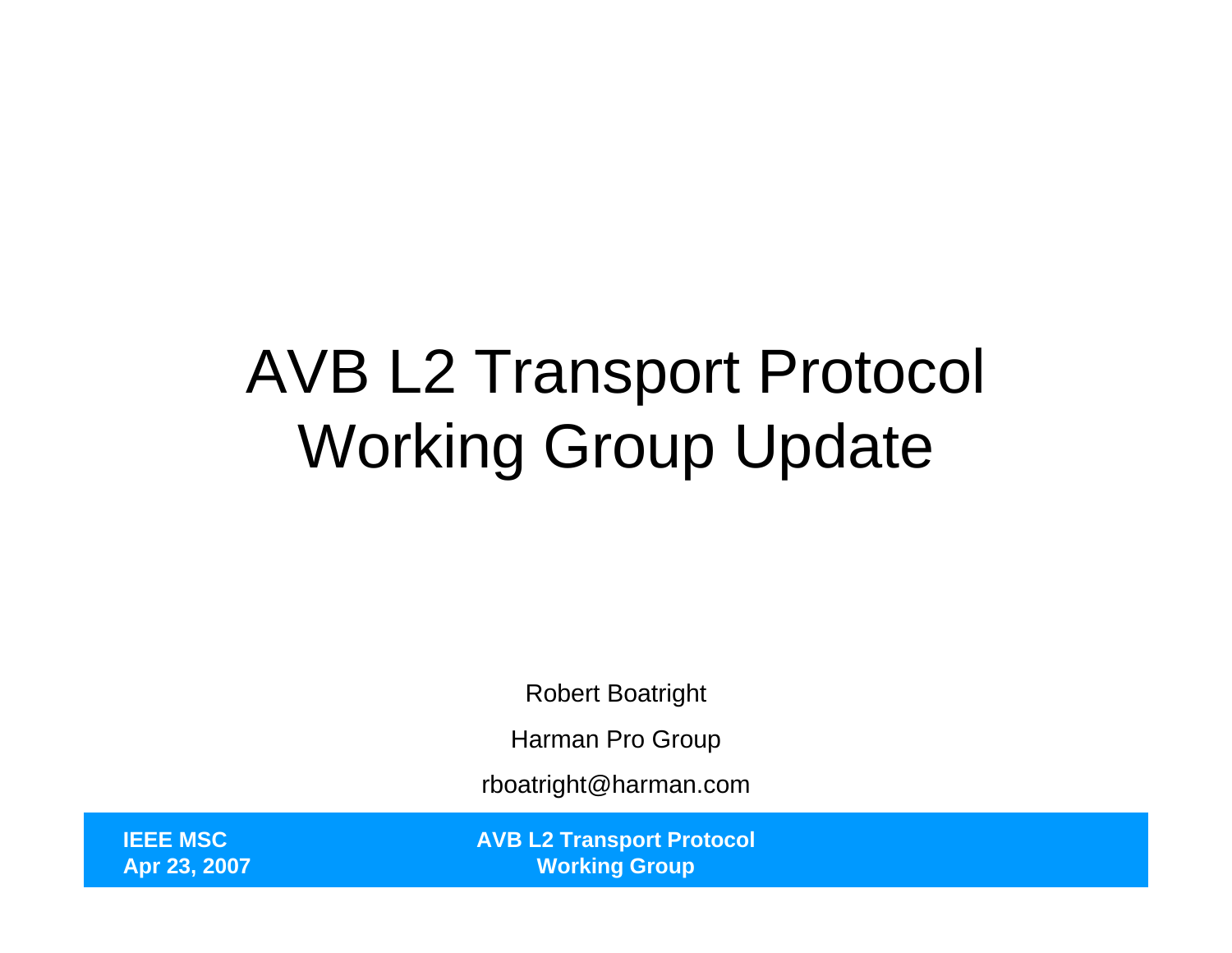## Status Update

- L2 PAR submitted to NesCom–To be presented on June 6, 2007
- Working Group P1722
	- Will revise reflector/archive to STDS-1722
	- Won't need to re-subcribe
- John Nels Fuller will lead Session Management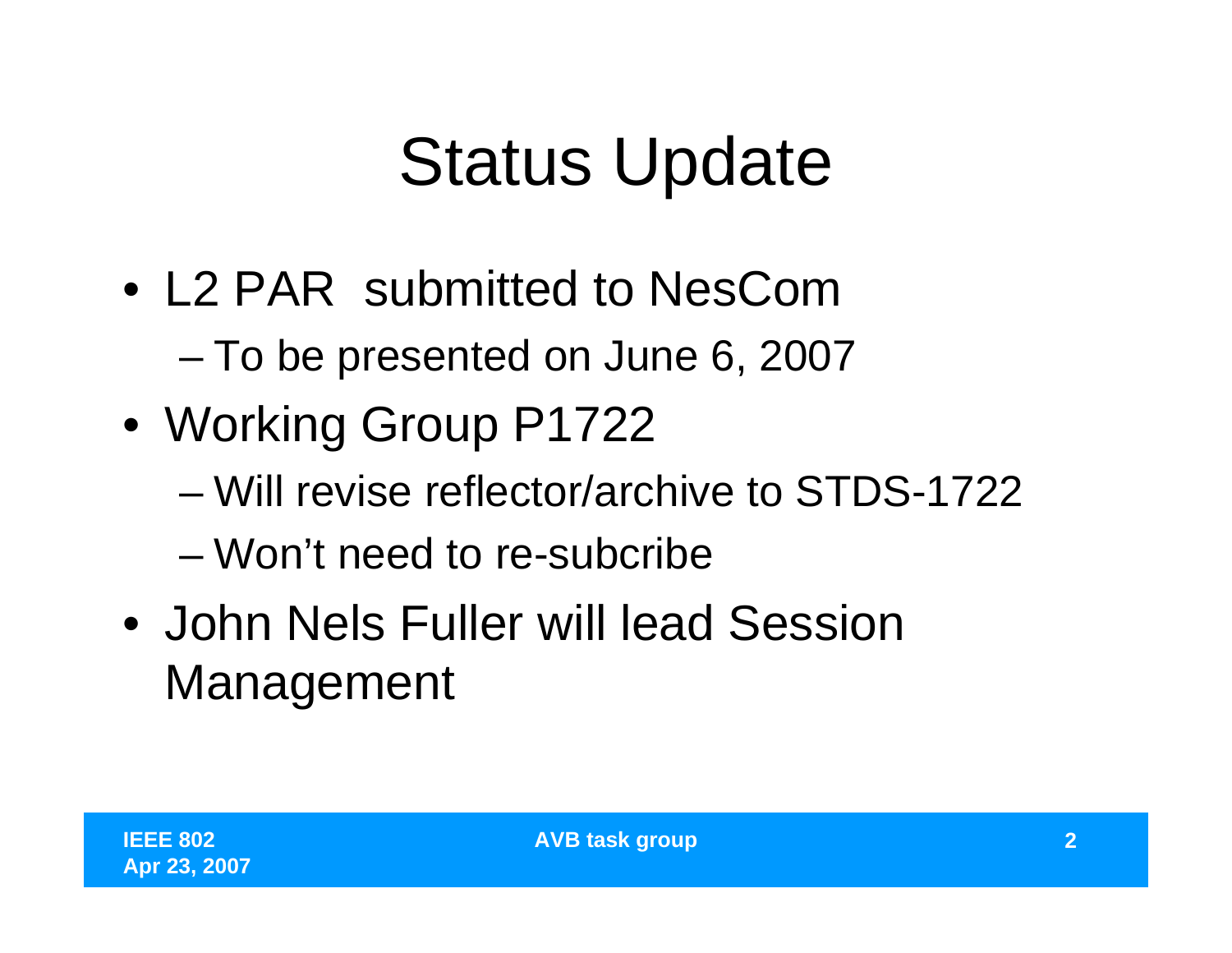### *IEEE-SA Standards Board Bylaws* on Patents in Standards

#### **6. Patents**

IEEE standards may include the known use of essential patents and patent applications provided the IEEE receives assurance from the patent holder or applicant with respect to patents whose infringement is, or in the case of patent applications, potential future infringement the applicant asserts will be, unavoidable in a compliant implementation of either mandatory or optional portions of the standard [essential patents]. This assurance shall be provided without coercion. The patent holder or applicant should provide this assurance as soon as reasonably feasible in the standards development process. This assurance shall be provided no later than the approval of the standard (or reaffirmation when a patent or patent application becomes known after initial approval of the standard). This assurance shall be either:

a) A general disclaimer to the effect that the patentee will not enforce any of its present or future patent(s) whose use would be required to implement either mandatory or optional portions of the proposed IEEE standard against any person or entity complying with the standard; or

b) A statement that a license for such implementation will be made available without compensation or under reasonable rates, with reasonable terms and conditions that are demonstrably free of any unfair discrimination.

This assurance is irrevocable once submitted and accepted and shall apply, at a minimum, from the date of the standard's approval to the date of the standard's withdrawal.

**IEEE 802Apr 23, 2007** **AVB task group 3**